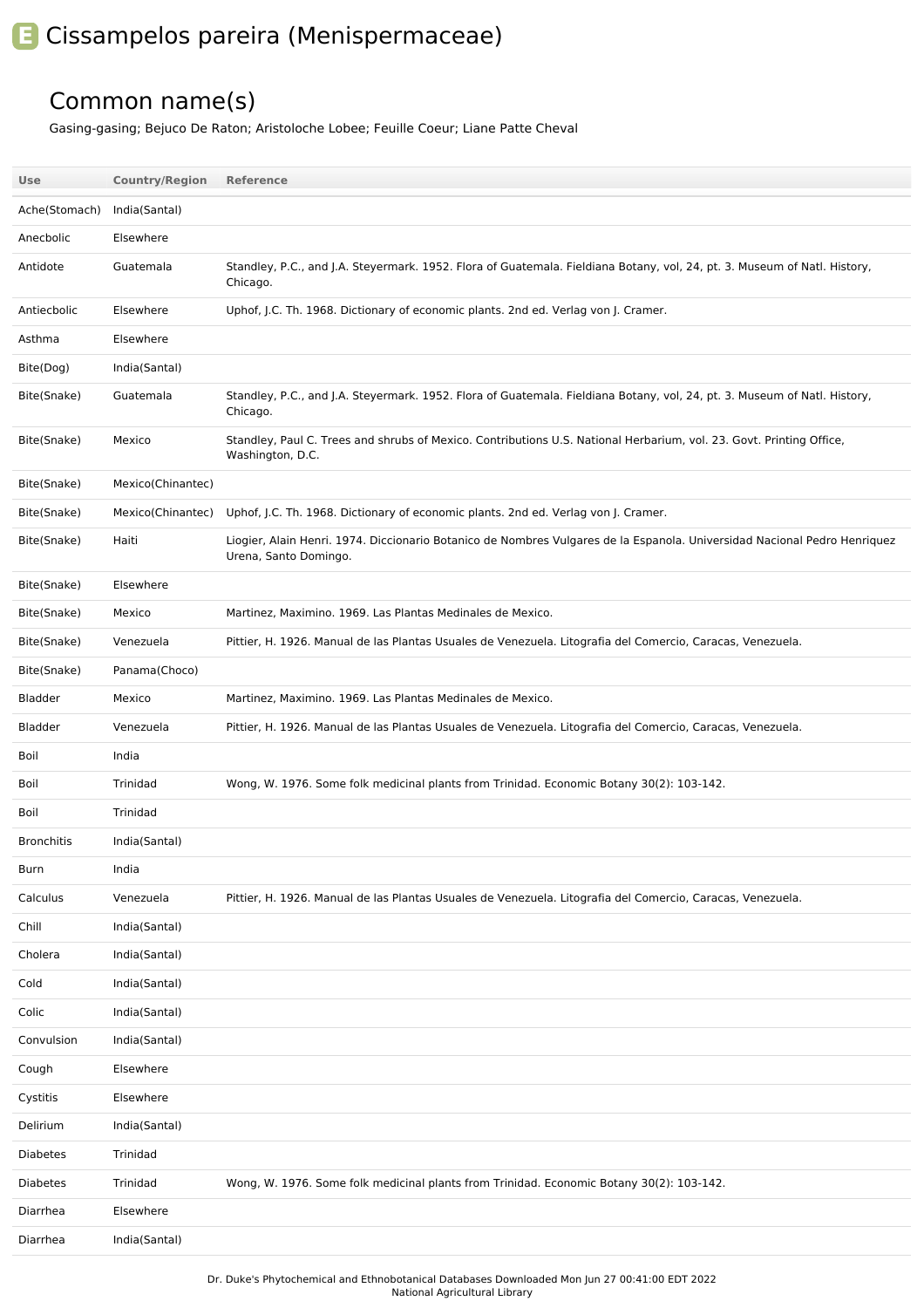| Use                   | <b>Country/Region</b> | Reference                                                                                                                                |
|-----------------------|-----------------------|------------------------------------------------------------------------------------------------------------------------------------------|
| Diuretic              | Venezuela             | Pittier, H. 1926. Manual de las Plantas Usuales de Venezuela. Litografia del Comercio, Caracas, Venezuela.                               |
| Diuretic              | Elsewhere             |                                                                                                                                          |
| Diuretic              | Elsewhere             |                                                                                                                                          |
| Diuretic              | Mexico                | Standley, Paul C. Trees and shrubs of Mexico. Contributions U.S. National Herbarium, vol. 23. Govt. Printing Office,<br>Washington, D.C. |
| Diuretic              | Elsewhere             | Uphof, J.C. Th. 1968. Dictionary of economic plants. 2nd ed. Verlag von J. Cramer.                                                       |
| Diuretic              | Mexico                | Martinez, Maximino. 1969. Las Plantas Medinales de Mexico.                                                                               |
| <b>Dropsy</b>         | Mexico                | Martinez, Maximino. 1969. Las Plantas Medinales de Mexico.                                                                               |
| <b>Dropsy</b>         | Elsewhere             |                                                                                                                                          |
| Dysentery             | India(Santal)         |                                                                                                                                          |
| Dyspepsia             | Elsewhere             |                                                                                                                                          |
| Emmenagogue           | Elsewhere             |                                                                                                                                          |
| Emmenagogue           | Mexico                | Standley, Paul C. Trees and shrubs of Mexico. Contributions U.S. National Herbarium, vol. 23. Govt. Printing Office,<br>Washington, D.C. |
| Emmenagogue Elsewhere |                       | Uphof, J.C. Th. 1968. Dictionary of economic plants. 2nd ed. Verlag von J. Cramer.                                                       |
| Epilepsy              | India(Santal)         |                                                                                                                                          |
| Erysipelas            | Guatemala             | Standley, P.C., and J.A. Steyermark. 1952. Flora of Guatemala. Fieldiana Botany, vol, 24, pt. 3. Museum of Natl. History,<br>Chicago.    |
| Expectorant           | Elsewhere             |                                                                                                                                          |
| Expectorant           | Mexico                | Standley, Paul C. Trees and shrubs of Mexico. Contributions U.S. National Herbarium, vol. 23. Govt. Printing Office,<br>Washington, D.C. |
| Expectorant           | Elsewhere             | Uphof, J.C. Th. 1968. Dictionary of economic plants. 2nd ed. Verlag von J. Cramer.                                                       |
| Eye                   | India                 |                                                                                                                                          |
| Febrifuge             | Elsewhere             | Uphof, J.C. Th. 1968. Dictionary of economic plants. 2nd ed. Verlag von J. Cramer.                                                       |
| Fever                 | Mexico(Chinantec)     |                                                                                                                                          |
| Fever                 | Elsewhere             |                                                                                                                                          |
| Fever                 | Guatemala             | Standley, P.C., and J.A. Steyermark. 1952. Flora of Guatemala. Fieldiana Botany, vol, 24, pt. 3. Museum of Natl. History,<br>Chicago.    |
| Fever                 | Mexico                | Standley, Paul C. Trees and shrubs of Mexico. Contributions U.S. National Herbarium, vol. 23. Govt. Printing Office,<br>Washington, D.C. |
| Gravel                | India(Santal)         |                                                                                                                                          |
| Hematuria             | India(Santal)         |                                                                                                                                          |
| Hemorrhage            | Elsewhere             | Uphof, J.C. Th. 1968. Dictionary of economic plants. 2nd ed. Verlag von J. Cramer.                                                       |
| Hypertension          | Elsewhere             |                                                                                                                                          |
| Hypertension          | Trinidad              | Wong, W. 1976. Some folk medicinal plants from Trinidad. Economic Botany 30(2): 103-142.                                                 |
| Itch                  | Elsewhere             |                                                                                                                                          |
| Jaundice              | Mexico                | Martinez, Maximino. 1969. Las Plantas Medinales de Mexico.                                                                               |
| Kidney                | Venezuela             | Pittier, H. 1926. Manual de las Plantas Usuales de Venezuela. Litografia del Comercio, Caracas, Venezuela.                               |
| Leucorrhea            | Mexico                | Martinez, Maximino. 1969. Las Plantas Medinales de Mexico.                                                                               |
| Lithontriptic         | Elsewhere             |                                                                                                                                          |
| Madness               | India(Santal)         |                                                                                                                                          |
| Malaria               | Elsewhere             |                                                                                                                                          |
| Menorrhagia           | Elsewhere             | Uphof, J.C. Th. 1968. Dictionary of economic plants. 2nd ed. Verlag von J. Cramer.                                                       |
| Menorrhagia           | Elsewhere             |                                                                                                                                          |
| Nephritis             | Mexico                | Martinez, Maximino. 1969. Las Plantas Medinales de Mexico.                                                                               |